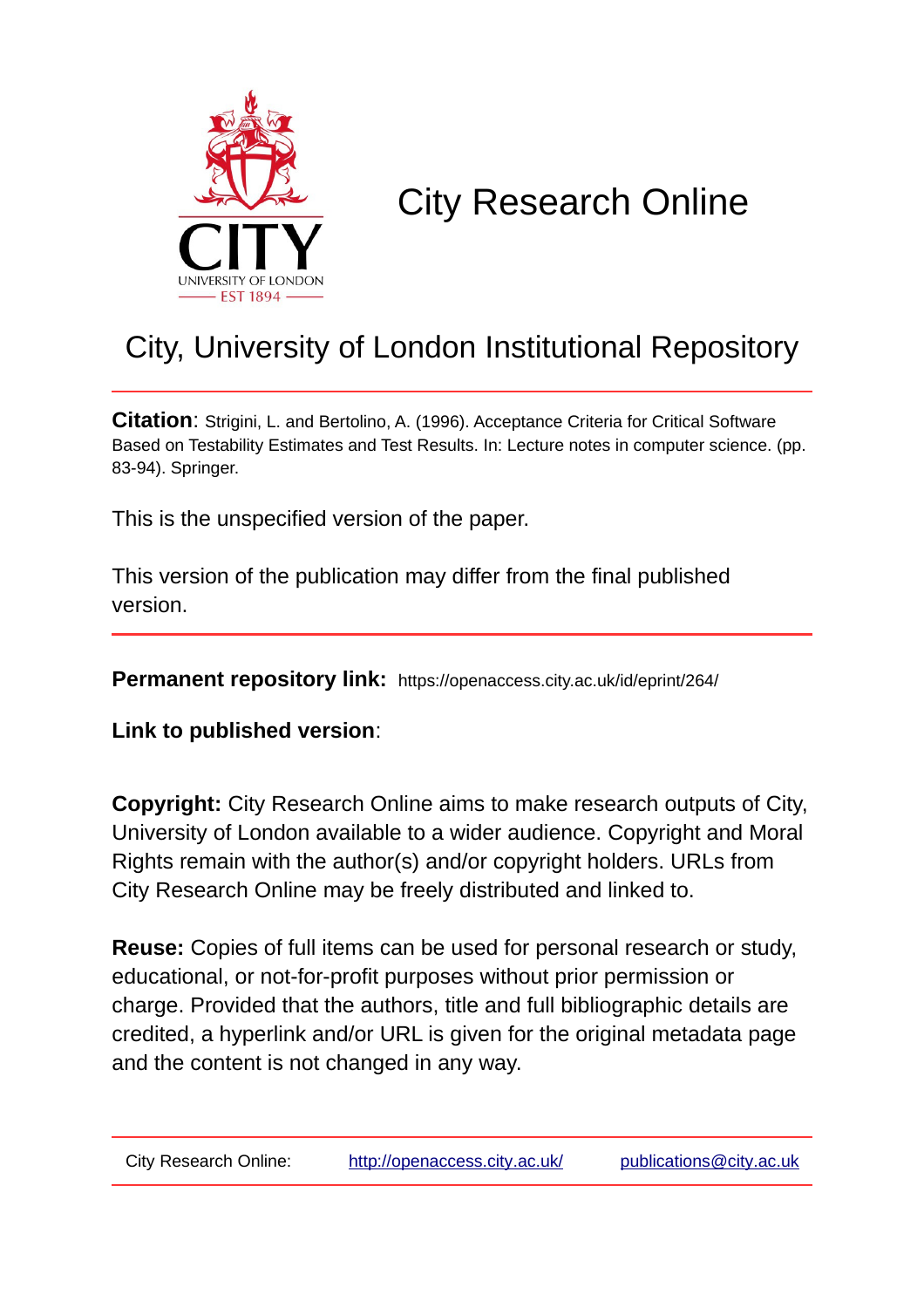## **Acceptance Criteria for Critical Software Based on Testability Estimates and Test Results**

Antonia Bertolino Istituto di Elaborazione della Informazione, CNR Pisa, Italy

Lorenzo Strigini Centre for Software Reliability, City University London, U.K.

#### **Abstract**

Testability is defined as the probability that a program will fail a test, conditional on the program containing some fault. In this paper, we show that statements about the testability of a program can be more simply described in terms of assumptions on the probability distribution of the failure intensity of the program. We can thus state general acceptance conditions in clear mathematical terms using Bayesian inference. We develop two scenarios, one for software for which the reliability requirements are that the software must be completely fault-free, and another for requirements stated as an upper bound on the acceptable failure probability.

#### **1. Introduction**

The only direct method for predicting the operational reliability of a program is inference from "statistical" testing under an operational input profile [1, 2]. For safety-critical software, acceptance requires a long testing campaign with no failures. However, an amount of operational testing sufficient to warrant a high confidence that the software is as reliable as required in some current applications is infeasible [3, 4, 5].

A way forward is to combine the evidence from testing with any other evidence available. This combination can be made rigorous through *Bayesian* methods, in which the assessor can update the *prior* probability of an event, on the basis of new observed data, to produce a *posterior* probability, representing how the strength of belief allowable in the event taking place varies with new evidence. In particular, the use of prior probabilities in Bayesian reasoning explicitly describes the fact that predictions on the basis of statistical inference must also depend on pre-existing information about the events in question.

When judging on the basis of the results of testing, a kind of clearly helpful information is how effective the testing is at discovering faults. One would think that a series of successes in highly effective tests would give the same confidence as a longer series with less effective tests. A measure of test effectiveness that has gained some popularity is *testability*, the probability of a test detecting a failure conditional on the program being faulty, introduced by Voas and co-authors [6, 7, 8, 9, 10] and proposed as a basis for assessing software. The underlying intuition is that a statement about the internal structure of a program (to the effect that any bugs are likely to produce a high failure rate) allows one to draw stronger conclusions from testing than allowed by black-box considerations alone. In [11], we gave a rigorous, Bayesian inference procedure for obtaining the probability that a program is correct, knowing its testability, the test results, and the prior probability of it being correct. However, in that paper we used a *point* estimate of program

© Springer-Verlag, 1996 Published in Lecture Notes in Computer Science (http://www.springer.de/series/lncs/) 15th International Conference on Computer Safety, Reliability and Security SAFECOMP '96 - Vienna, Austria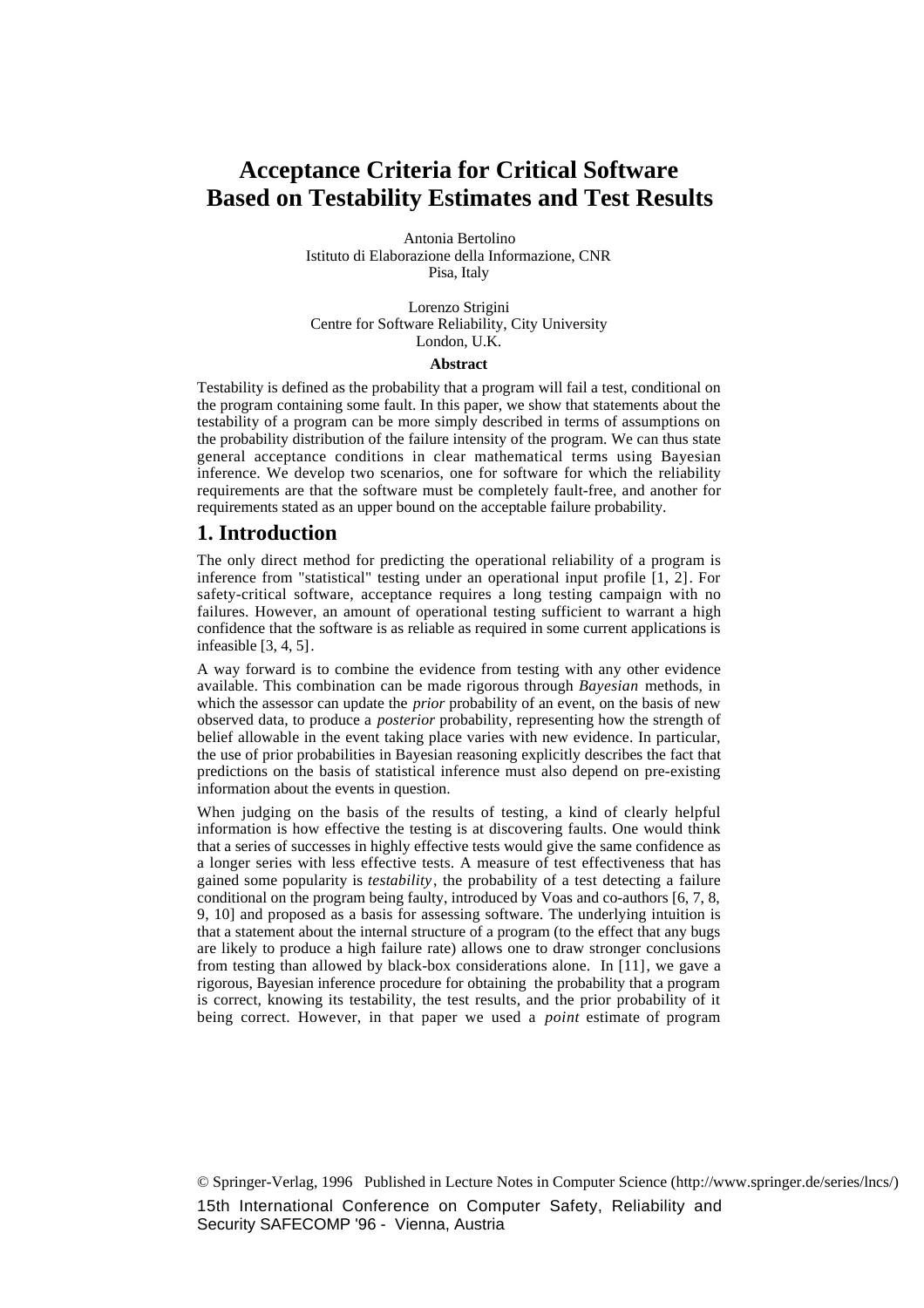testability. This amounts to assuming that, if a program does contain faults, it is bound to have a certain, known probability of failure per execution (failure intensity), which is clearly a simplifying, but unrealistic assumption. In reality, we will instead have at most an understanding of which values of the failure intensity are more or less likely. In this paper, we offer two improvements:

- 1) we describe testability in terms of the prior distribution of the failure intensity of a program. This yields a prediction method which is more applicable in realistic situations, and eliminates the need to reason with a rather abstruse concept like the probability that a program would fail, if it were possible for it to fail;
- 2) we show how to use this prediction method when the criterion for accepting a program is either the probability that the program is correct (completely faultfree), or the probability that the program has an acceptable failure intensity in operation.

We consider a scenario in which software undergoes a long series of independent test cases, without failure. This is the typical case of interest for safety-critical software, but the mathematics can easily be extended to the case of any number of observed failures. For reasons of space, we only consider a few examples of simple prior distributions, to illustrate some essential facts about reasoning with testability. The other assumptions are that testing takes place with the operational input distribution, and all and only the actual failures of the program under test are detected (*perfect oracle* assumption).

In Section 2, we introduce the notion of failure intensity as a random variable and its probability distribution. Section 3 deals with the representation of assumptions about testability in terms of this distribution. Sections 4 and 5 describe the use of Bayesian inference in judgement about accepting software, according to the acceptance criteria 1) and 2), respectively, and illustrate the method with numerical examples. Section 6 summarises our results and their possible developments and discusses their practical uses.

#### **2. Distributions of the Failure Intensity**

In the assessment of software reliability, uncertainty derives from two sources: we do not know which inputs, if any, will cause the software to fail; and we do not know when and whether such inputs will be presented to the software in operation. It is reasonable to describe this uncertainty by stating that, under a given input profile, a program has a certain *probability* of failure when executed once, called a *failure intensity* (often called a "failure rate"). The failure intensity of a program is uncertain because of our limited knowledge about the program: we thus consider it as a random variable, Θ, with a certain *probability distribution*. A way of picturing this is to think about the program to be assessed as having been "extracted at random" from the population of all the programs that *could* have been produced for the same purpose and under the same known conditions: they have different values of Θ, and the distribution describes the frequencies with which different values of Θ appear in this population. Or, the distribution of Θ can be thought of as representing the degrees of one's beliefs ("subjective probabilities", based on whatever evidence is available) that different possible values are the *actual* value of Θ for *this* program. The latter is the Bayesian interpretation. With Bayesian inference, we represent what we expect about the program before testing it via a prior distribution: we can for instance take into account the reliability levels achieved in past products of the same development process. By applying Bayes' rule, we then obtain a (*posterior*) distribution for Θ which also takes account of test results.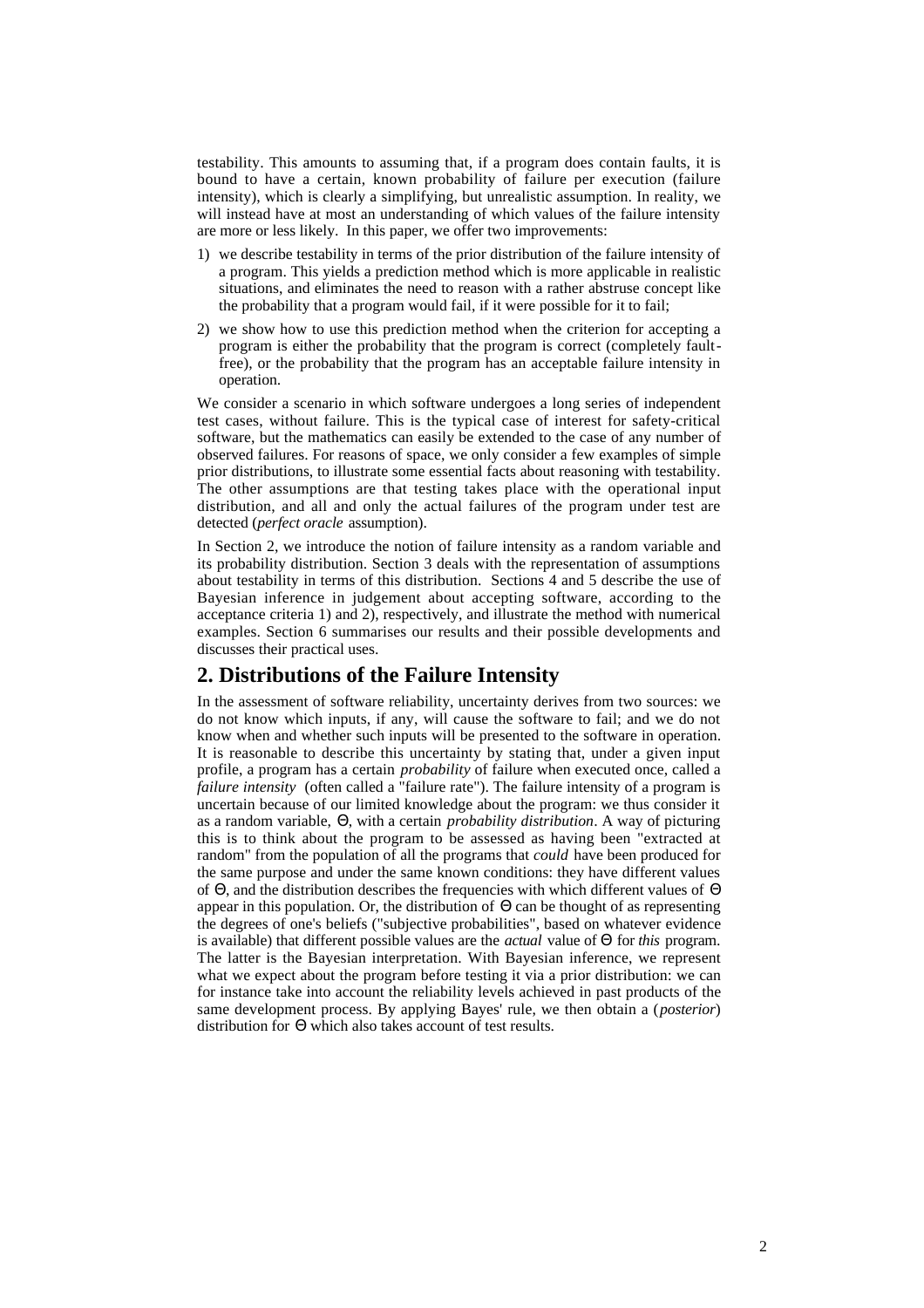Choosing a prior distribution for  $\Theta$  is a difficult task. It may be appealing to look for a prior distribution that represents "ignorance" about the failure intensity. However, absolute ignorance cannot be uniquely defined. Any representation of "ignorance" embodies a statement about which events are deemed to be equally likely. Many authors (e.g. [3, 4]), represent "ignorance" via the (mathematically convenient) *uniform* prior:

$$
P(\Theta = \vartheta) \equiv 1 \ , \text{ for all } \vartheta \in [0,1]
$$

This means that the true value of  $\Theta$  is as likely to lie within the interval [0.1, 0.2] as is within [0.2, 0.3], [0.3, 0.4], etc. But one can imagine different forms of ignorance, e.g., one might believe that the failure intensity is as likely to fall in [0.1, 1] as in [0.01, 0.1], as in [0.001, 0.01], etc., and this belief would result in a totally different distribution than the uniform prior. This latter way of dividing the event space seems closer to the usual ways of reasoning about software. Our examples will use a variant of this second form of "ignorance", fitting the assumptions of [6, 8, 9]: Θ may only take values in an interval  $[\hat{v}_1, \hat{v}_N], 0 \le \hat{v}_1 < \hat{v}_N = 1$ , *plus* the isolated value  $\vartheta_0=0$  (correct software), and the logarithm of  $\Theta$  has a uniform distribution over the interval  $[\log(\vartheta_1), \log(\vartheta_N)]$ .

To avoid mathematical complexity and simplify our explanations, we use discrete approximations to our distributions and numerical computations. We thus represent Θ as a discrete random variable, and describe its distribution via a succession

$$
a_i = P(\Theta = \vartheta_i), i=0, 1, ..., N;
$$

in particular we define  $\vartheta_0 = 0$  and  $a_0 = P(\Theta = \vartheta_0 = 0)$ .

After observing *T* successful tests, we obtain, by applying Bayes' theorem, a discrete *posterior* distribution  $b_0, b_1, ..., b_N$  with:

$$
(1) \hspace{1cm} b_i(T) = \frac{a_i(1-\vartheta_i)^T}{\sum\limits_{i=0}^{N} a_i(1-\vartheta_i)^T}
$$

where  $(1-\vartheta_i)^T$ , the probability that no failures happen in *T* tests *if*  $\Theta = \vartheta_i$ , is usually called a *likelihood function*.

### **3. Representing Testability in terms of the Prior Distribution of the Failure Intensity**

We refer to the concept of testability introduced by Voas and co-authors, but use our, more precise definition [11]: the testability of a program is the conditional probability that the program fails a test, on an input randomly drawn from a given input profile, *given* a specified oracle and *given that* the program is faulty.

Testability is a rather un-intuitive concept: if the program contained no faults, then it could not fail. Testability describes how likely it would be to fail, *if* it did contain faults, and is then used to decide how likely the program is *not* to contain faults.

If we consider Θ as a random variable, to represent our uncertainty about its actual value, it becomes natural to see testability as a random variable as well. If we consider a point estimate,  $\tau$ , for this random variable, we can study the relationship between  $\tau$  and the distribution of  $\Theta$ . By definition:

(2)  $\tau = P(\text{failure of a test } | \text{ the program is faulty}),$ that is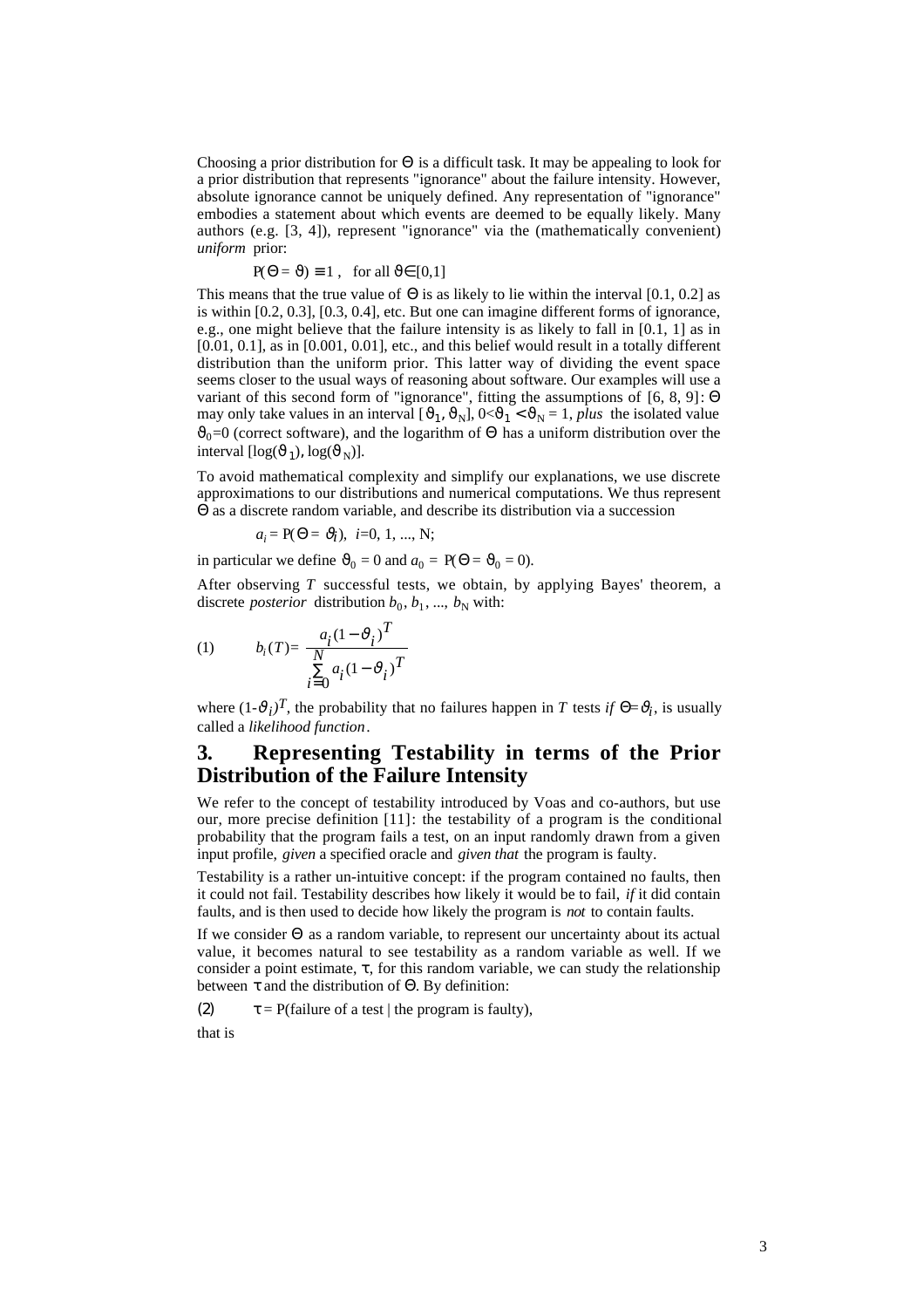(3) 
$$
\tau =
$$
 P(failure of a test AND the program is faulty)  $=$  P(failure of a test)   
 P(the program is faulty)  $=$  P(the program is faulty)

where the last equality is justified since only faulty programs can fail a test, so that the event "failure of a test" is contained in the event "the program is faulty". In our representation of the prior probability distribution of Θ,

(4) P(the program is faulty) = 
$$
1 - a_0 = \sum_{i=1}^{N} a_i
$$

and:

(5) P(failure of a test)= E(\Theta) = 
$$
\sum_{i=0}^{N} a_i \,\vartheta_i = \sum_{i=1}^{N} a_i \,\vartheta_i
$$

where  $E(\Theta)$  represents the expected value, or mean, of the random variable  $\Theta$ . So,

(6) 
$$
\tau = \frac{\sum_{i=1}^{N} a_i \,\vartheta_i}{\sum_{i=1}^{N} a_i} = \frac{\sum_{i=1}^{N} a_i \,\vartheta_i}{1 - a_0}
$$

Voas and co-authors assumed that a lower bound *h* can be estimated for the testability of a program, i.e., *if* the program is faulty, then its probability of failing a test is at least *h*. Our chosen prior distribution satisfies this assumption. By increasing  $\mathfrak{v}_1$ , the lower bound on the values of  $\Theta$  that have non-zero probability, we can thus study the effect of assuming increasing values for testability (i.e., of the failure intensity of faulty programs).

Notice, however, that events with a zero prior probability also have a zero posterior probability. So, stating that a lower bound exists is a very strong statement about the program, as it cannot be changed by any amount of new evidence. By comparison, we observe that the point estimate of testability,  $\tau$ , will in general change as the probability distribution for Θ changes with the number of successful tests.

The adopted test method affects testability. For instance, test inputs could be taken from an input distribution different from the operational profile. The coverage of the test oracle could be smaller, (or, conceivably, greater) than 1 (in practical terms, failures during testing could go undetected, or vice versa the oracle could, by monitoring internal program variables, detect erroneous behaviour even when this is not propagated to program outputs). In these cases, the probability of a test failure for those programs which are faulty, i.e., testability, will differ from their operational failure intensity. These scenarios can be modelled by a probability distribution for testability, conditional on Θ. For reasons of space, we will not do so in this paper. Simple examples are shown in [12].

#### **4. Acceptance Based on the Probability of Correctness**

The reasoning in [8, 9] and similar papers uses the evidence of successful tests to increase confidence that the software under test is defect-free. In Bayesian terms, this means having a prior probability  $a_0 = P(\Theta = 0) \neq 0$  (if it were  $a_0 = 0$ , no amount of successful test could produce a posterior  $b_0 \neq 0$ ), and observing how the corresponding posterior probability increases with the number *T* of successful tests. From equation (1):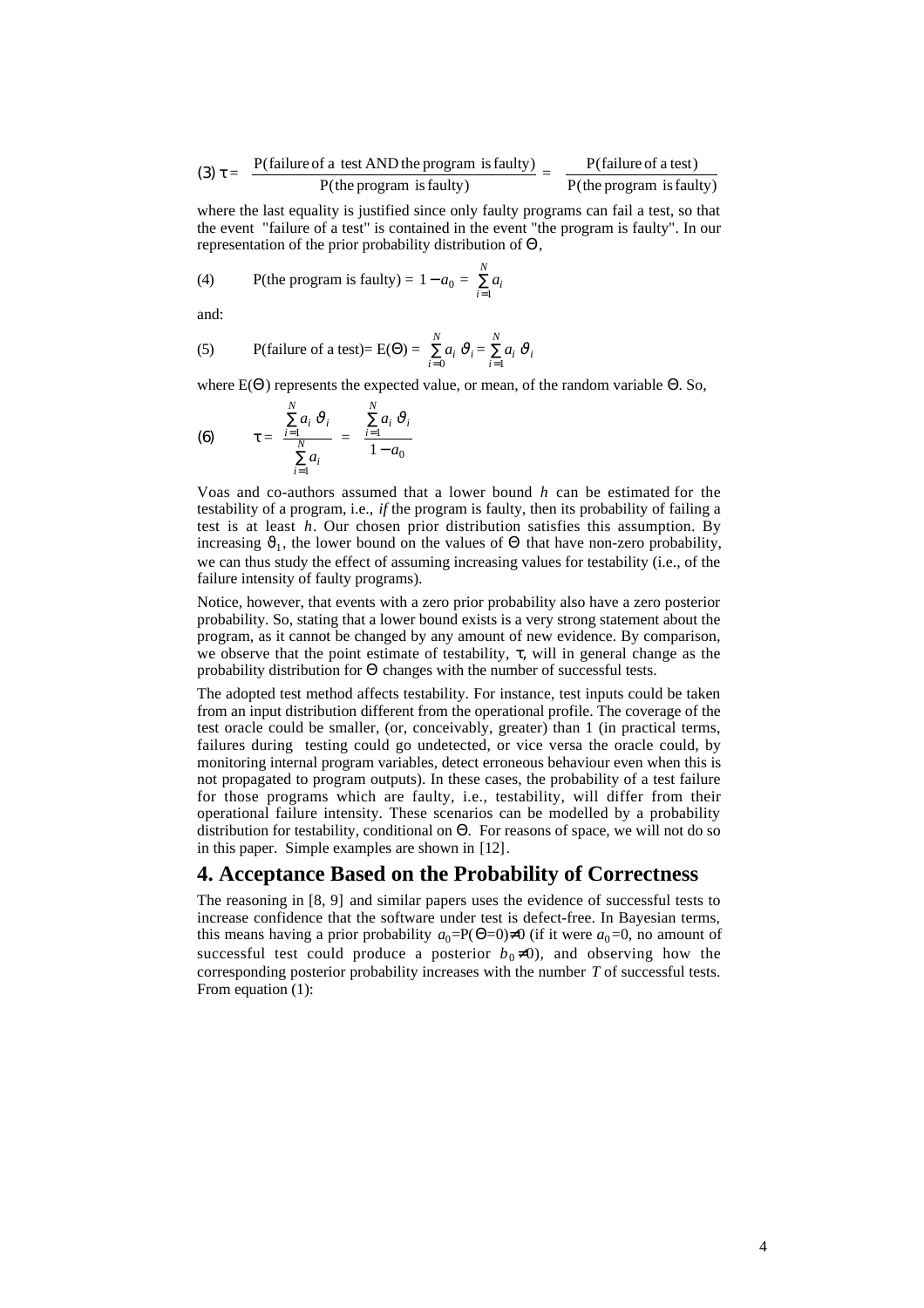(7) 
$$
b_0(T) = \frac{a_0}{\sum_{i=0}^{N} a_i (1 - \vartheta_i)^T}
$$

A non-negligible prior probability (i.e., belief held before observing any testing) that a program is defect-free is implausible in many fields of application of software. However, it may be plausible for simple software developed under very stringent quality criteria, which includes some safety-critical software.

Estimating the probability of the software being correct, rather than its probability of failure or similar reliability measures, has some important advantages. Firstly, it does not depend on testing under the operational profile, which is difficult to derive, but can use any test profile chosen for its effectiveness in revealing faults. This is important because testing in many organisations is organised on the assumption that other test selection criteria are more efficient than operational profiles for revealing faults (the controversy cannot be settled for lack of conclusive evidence; it is also clear that different answers might be true for different organisations and specific situations). Secondly (as we discuss in detail in [13]), a probability of correctness is a lower bound on the probability of correct behaviour over any arbitrary length of time, while an estimated failure intensity or rate implies progressively less favourable predictions with longer times of operation.



Figure 1 Probability that the program under test is correct,  $b_0(T)$ , as a function of the number of successful tests, *T*.

We show in Fig. 1 how the probability of correctness, i.e., the chance that this program is actually one of the perfect ones in our notional population, grows rapidly as we observe successful tests. We show two groups of curves, respectively with a prior probability of correctness equal to 0.1 and 0.5, and within each group we assume different values for  $\vartheta_1$ , the lower bound on the failure intensity. As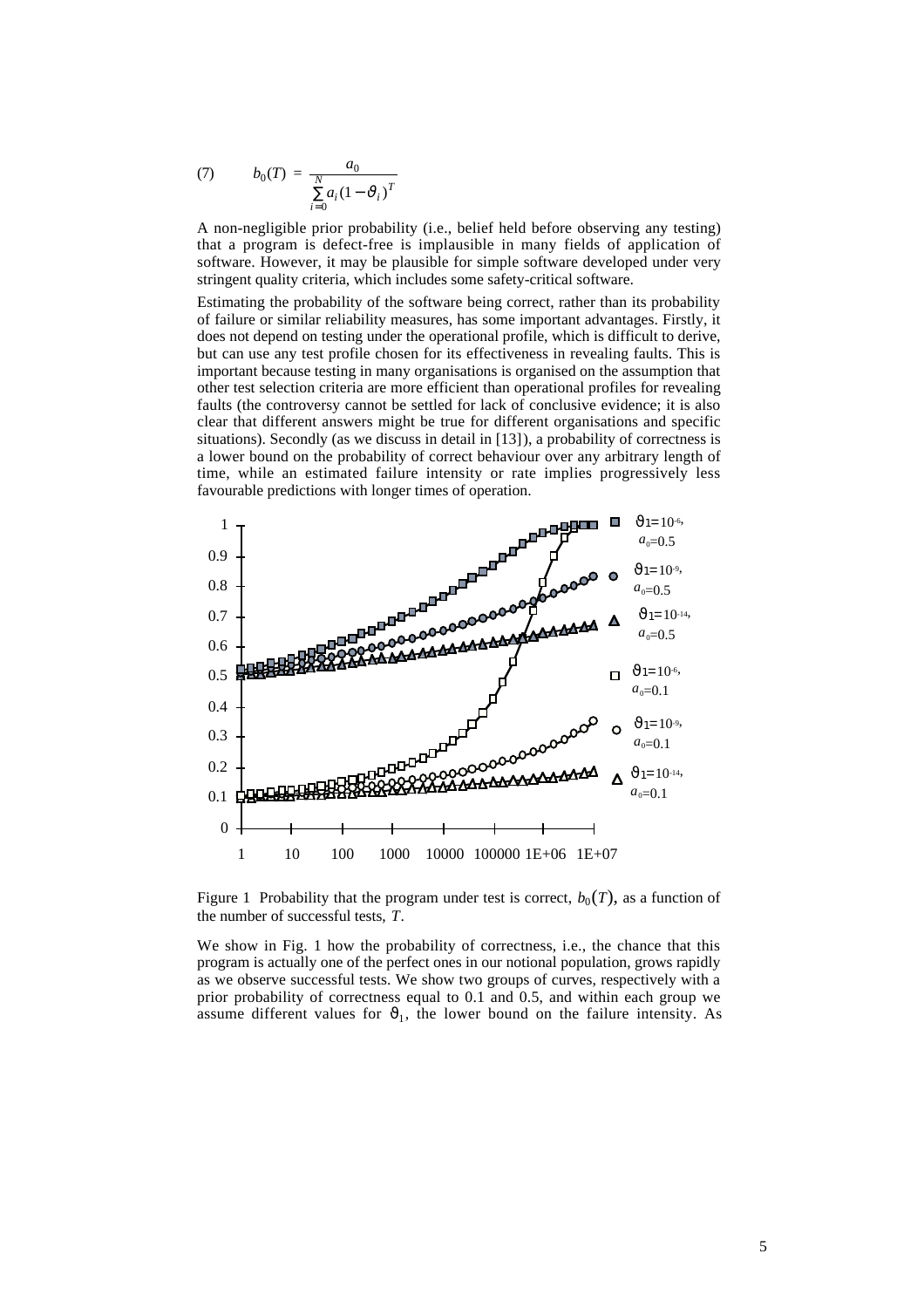expected, the higher the lower bound  $\vartheta_1$ , the higher the estimated probability of correctness. We can also note that for small numbers of tests the prior probability of correctness greatly affects the posterior; however, as successful tests accumulate, its influence becomes less important: for instance, after 106 successful tests, a prior distribution with  $a_0=0.1$  and  $\vartheta_1=10^{-6}$  would give a more favourable prediction than a prior starting with  $a_0=0.5$  and  $\vartheta_1=10^{-14}$ .

In the following figure we also show the posterior probability that the program is correct as a function of  $\vartheta_1$ , under the assumption that, when we vary  $\vartheta_1$ ,  $a_0$  does not change, and the distribution of  $\Theta$  when  $\Theta \neq 0$  (i.e., for faulty programs) remains uniform between  $\vartheta_1$  and 1. We remind the reader that we are assuming that a test input causes the tester to adjudge a test failure if and only if the same input would cause the program to fail in operation. We are thus modelling the effects of the different failure intensities in different programs, not the effects of different degrees of instrumentation of programs to facilitate error detection in testing.



Figure 2 Probability that the program under test is correct,  $b_0(T)$ , as a function of the lower bound on the failure intensity,  $\vartheta_1$ , after *T* successful tests.

#### **5. Acceptance Based on the Probability of Not Exceeding a Given Failure Intensity**

Fig. 2 confirms that  $b_0(T)$  (for a fixed T) increases with  $\vartheta_1$ , implying that, out of two programs that pass the same number of tests, the program having a higher testability is more likely to be correct. But this is only one side of the coin. The probability of correctness alone gives us no indication of how likely a program would be to fail, *if* it were faulty. In other words, we may have estimated that our program is very likely to be correct, but if the program happens to be faulty, what risk are we accepting that it is *too* unreliable? In this section, we discuss another acceptance criterion, which seems to apply to most practical situations: a reliability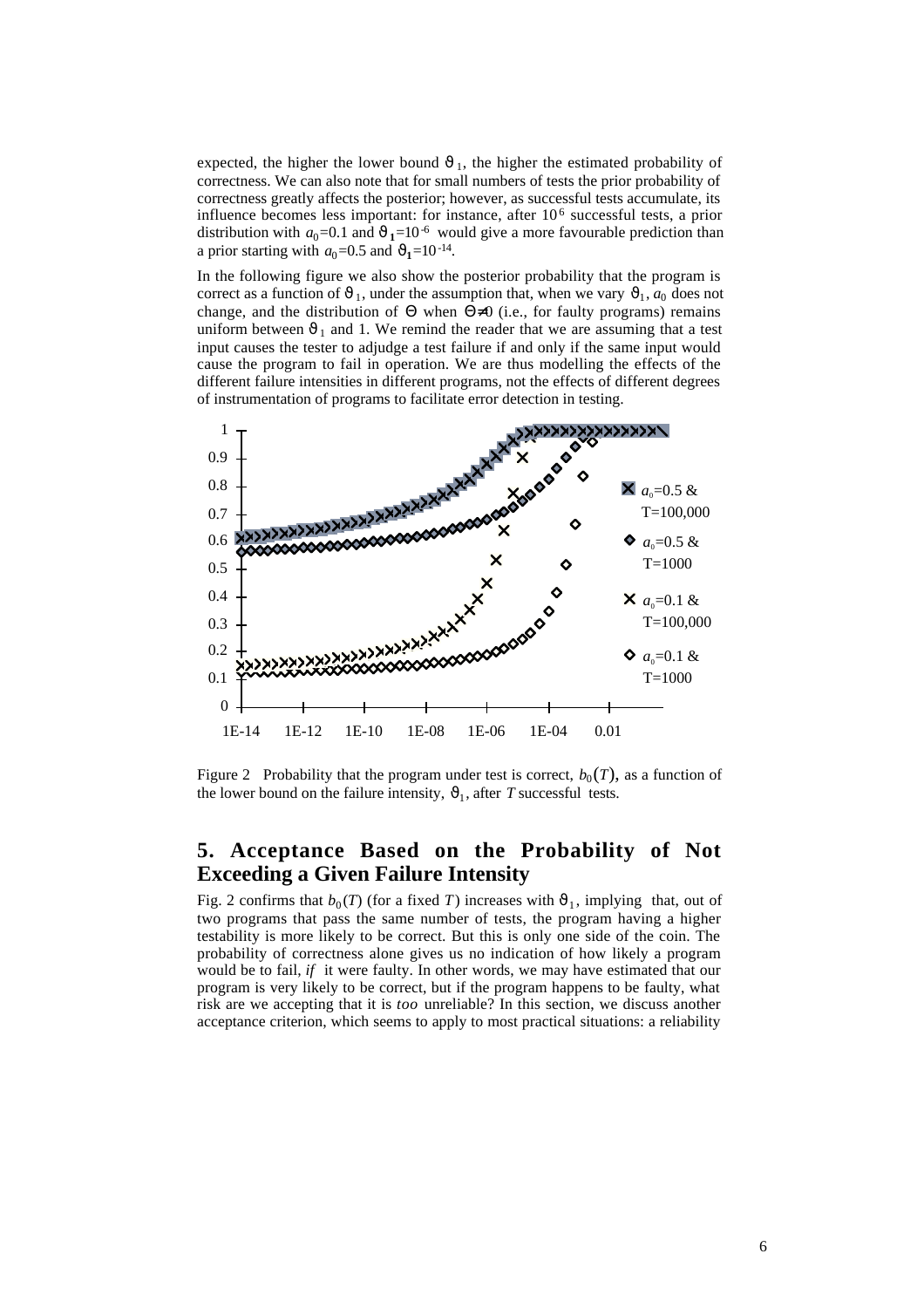requirement is stated in terms of an allowed upper bound,  $\vartheta_{R_1}$  on the failure intensity in operation, i.e., it is required that  $\Theta \leq \theta_R$ . So, an appropriate measure on which an acceptance criterion can be based is *the probability that the program satisfies this reliability requirement.* This cannot be 1, since perfect prediction is impossible, but one would reasonably require it to be close to 1 (more or less close depending on the cost of operating unsatisfactory software). Once we have inferred the posterior probability distribution for Θ, the probability of "success", i.e., of the program satisfying its reliability requirement is:



Figure 3. Probability that the failure intensity Θ of the program under test is lower than  $\mathcal{O}_R$ =10<sup>-4</sup>, P<sub>succ</sub>(*T*), as a function of the number of successful tests, *T*.

Fig. 3 shows the function  $P_{succ}(T)$ . Notice that  $P_{succ}$  increases with  $a_0$  but decreases with increasing values of the lower bound on  $\Theta$ ,  $\vartheta_1$ . This is caused by the assumption that the logarithm of  $\Theta$  is uniformly distributed over  $[\log(\vartheta_1), \log(\vartheta_N)]$ . Increasing  $\vartheta_1$ , i.e., assigning a zero probability to a wider range of values of  $\Theta$ starting from 0, while keeping  $a_0$  constant, means that the remaining possible values have increased probabilities (i.e., the values of the probabilities  $a_i$  for  $i \ge 1$  are increased). So, increasing  $\vartheta_1$ , decreases the reliability of the programs and changes the scenario so that the evidence before testing (in particular, the prior probability of "success",  $P_{succ}(0)$ ) is less favourable to the program under test.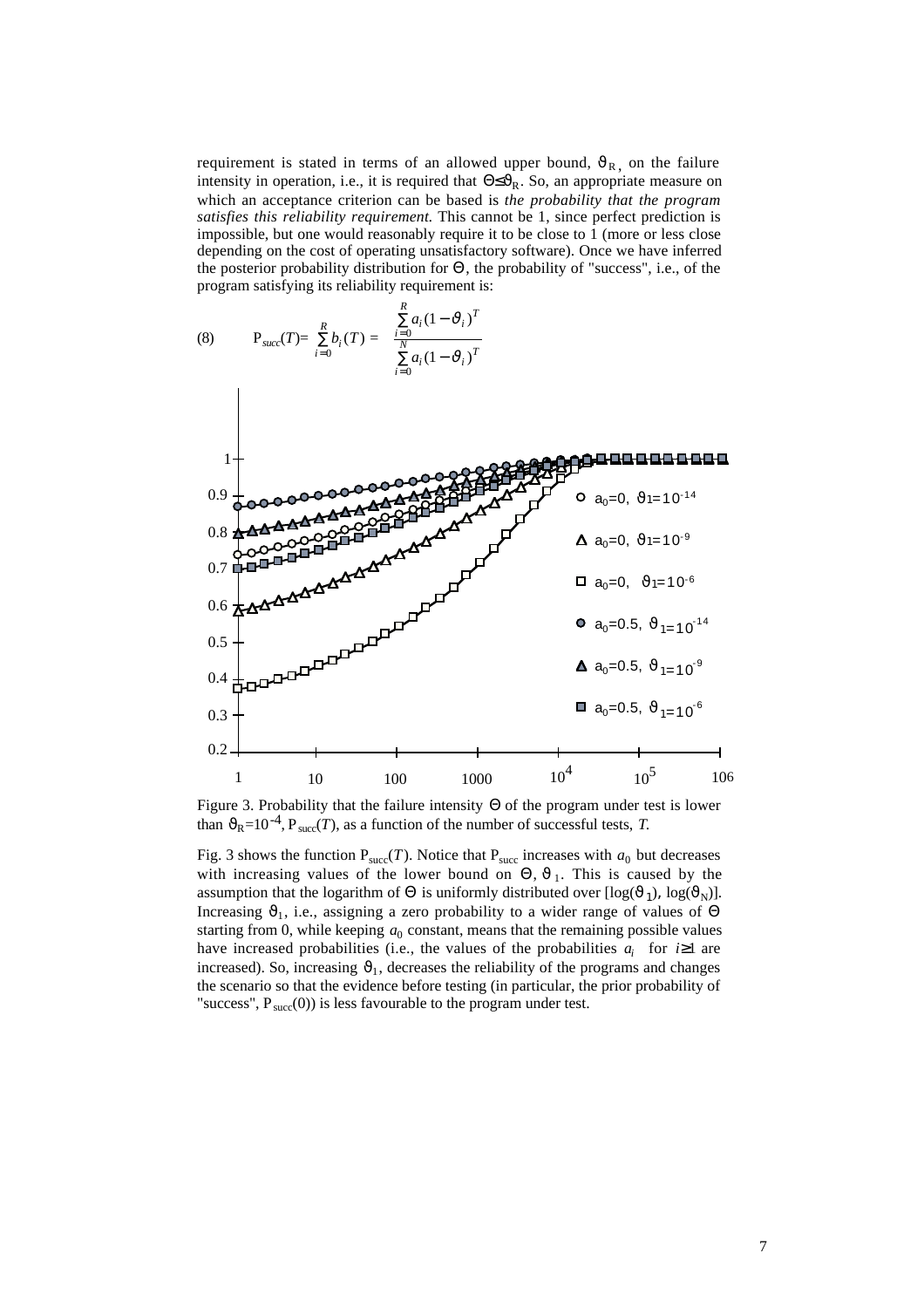



Figure 4 Probability  $P_{succ}(T)$  that the failure intensity  $\Theta$  of the program under test is lower than  $\vartheta_R$ , as a function of the lower bound on the failure intensity,  $\vartheta_1$ . The probability of correctness,  $a_0$ , is kept constant, and the logarithm of  $\Theta$  is uniformly distributed between  $log(\vartheta_1)$  and 0. Notice that the curves to the right of the point  $\vartheta_1 = \vartheta_R$  are just the curves of  $b_0 = P(\Theta = 0)$ , since  $\vartheta_1 > \vartheta_R$  means that all acceptable, non-zero failure intensities have zero probability.

The next two figures offer more insight into the effects of varying  $\vartheta_1$ . They show  $P_{succ}(T)$  as a function of  $\vartheta_1$  (as fig. 2 did for  $b_0(T)$ ). However, in Fig 4 the prior distribution of  $\Theta$  varies with  $\mathfrak{v}_1$  as we just explained. Fig. 5 studies a completely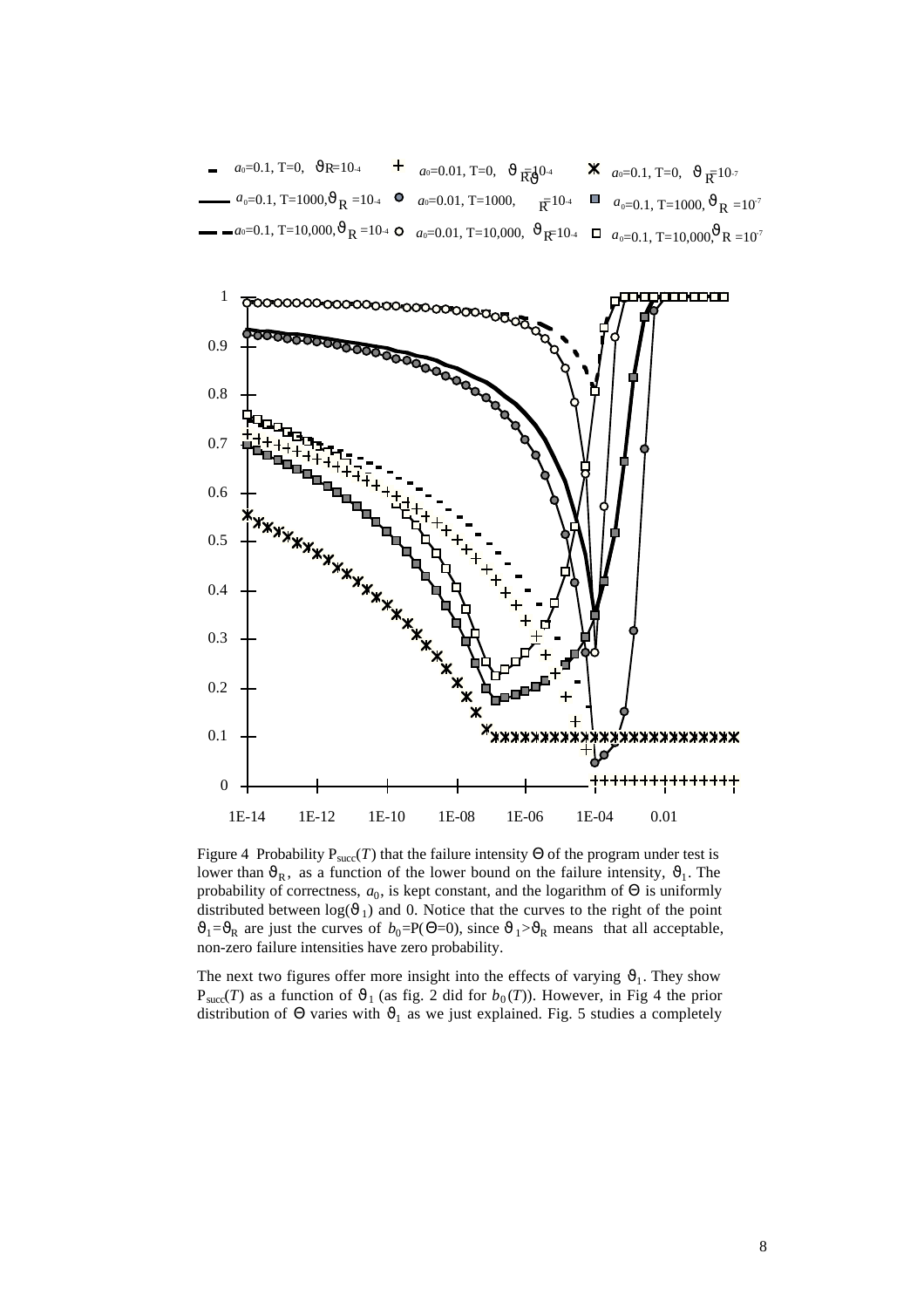different scenario: as we increase  $\vartheta_1$ , we do not change the probability density function for  $\Theta > \theta_1$ , but we increase  $a_0$ , the probability that the software is correct, so as to preserve the property *ai i*=0  $\sum_{i=1}^{N} a_i = 1$ . So, Fig. 4 and Fig. 5 represent the reasoning of two assessors with different information. Both know with certainty that there is a lower bound  $\vartheta_1$  on the failure intensity of the program, if faulty. However, in Fig. 4 the assessor is considering software for which (s)he has a clear idea of the probability of it being correct, which does not change with different assessments of  $\vartheta_1$ . The assessor in Fig. 5, on the contrary, knows the distribution of  $\Theta$  for  $\Theta > \vartheta_1$ , which does not vary with different assessed values of  $\vartheta_1$ , and therefore has to change his assessment of  $a_0$  as (s)he varies  $\vartheta_1$ . In Fig. 4, increasing  $\vartheta_1$  causes  $P_{succ}$ to plummet, until  $\vartheta_1$  exceeds  $\vartheta_R$ , that is, until one believes that any bug in the software will cause it to be too unreliable. In Fig. 5, increasing  $\vartheta_1$  causes P<sub>succ</sub> to increase slightly ( $P<sub>succ</sub>(0)$  remains constant as  $\vartheta_1$  varies), until  $\vartheta_1$  reaches the threshold  $\mathcal{O}_R$ . These are extreme scenarios, of course. In general, we can expect that different situations change all aspects of the distribution of Θ, rather than leaving just some aspects unchanged. However, these figures show how the whole distribution of  $\Theta$  is relevant, rather than just  $\vartheta_1$  or *h*.



Figure 5 Probability P<sub>succ</sub>(*T*) that the program's failure intensity  $\Theta$  is lower than  $\vartheta_R$ , as a function of the lower bound on the failure intensity,  $\vartheta_1$ . The curves are identified by the same symbols as in Fig. 4. However, for each curve, the probability that the software is correct,  $a_0$ , starts, for  $\vartheta_1=10^{-14}$ , at the value shown in the legend of Fig. 4, and then increases as  $\vartheta_1$  increases, leaving unchanged the probabilities of the values of  $\Theta$  greater than  $\vartheta_1$ .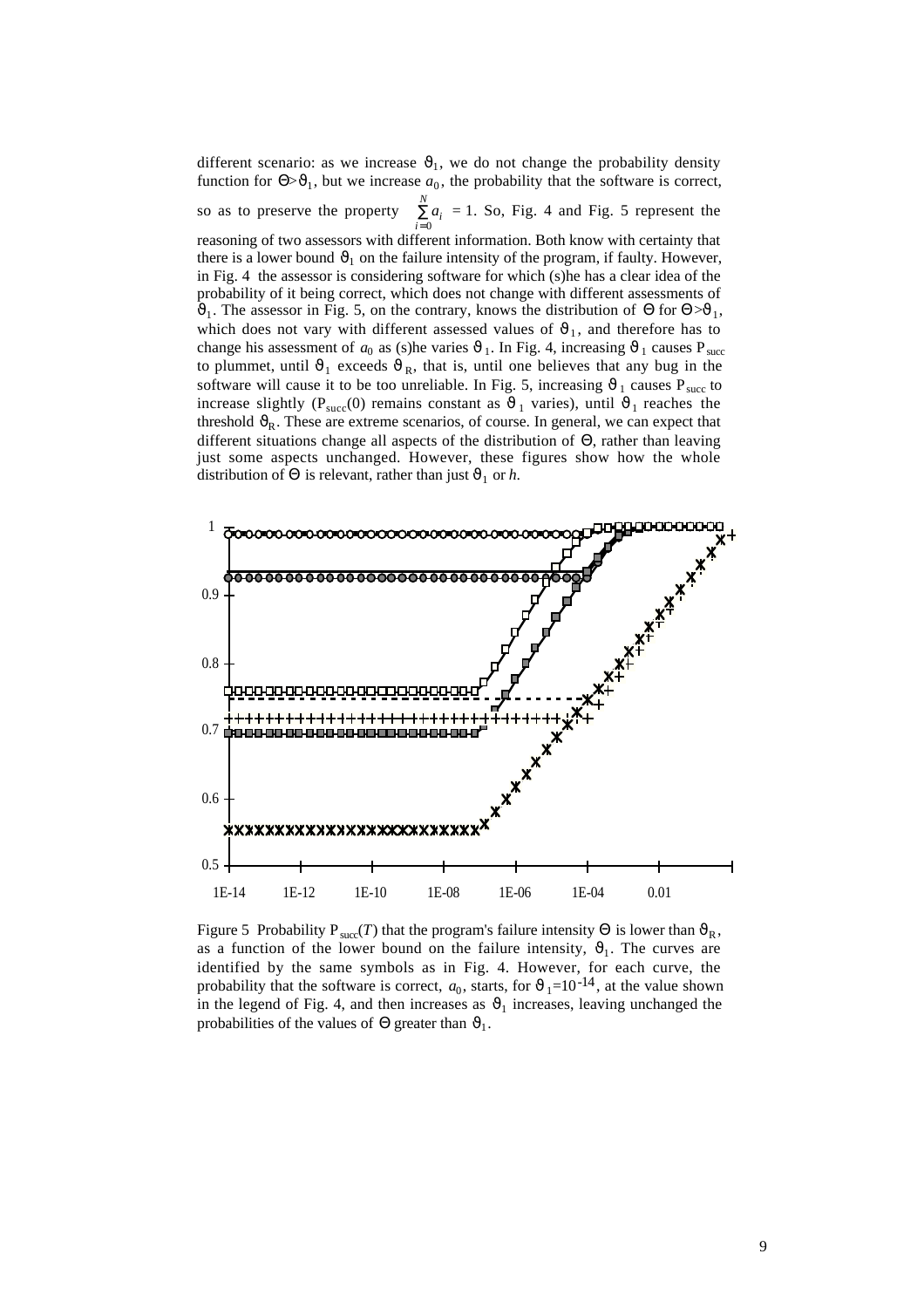#### **6. Conclusions**

In [11] we reached these conclusions:

- the only ways of increasing testability that are unconditionally beneficial are those that improve one's ability to *detect* undesired behaviour of a program, *without* increasing the likely failure intensity if the program happens to be faulty;
- if program A has higher testability than program B, obtained via a structure that makes faults, if present, more likely to cause failures, and programs A and B pass the same number of tests, this does *not* indicate that program A is a better program than B.

We have now also given precise quantitative expressions of what can be inferred from evidence on testability. In comparison with previous work, we have shown that testability is indeed an interesting measure for an assessor, but is only one aspect of our possible knowledge on a program, and using it without considering other aspects of the prior distribution of Θ may be misleading.

We have instead shown that knowledge about program testability can be integrated in reasoning based on the prior distribution of  $\Theta$ . In particular, we have shown (equations (7) and (8)) how to compute two specific measures corresponding to reasonable acceptance criteria - the probability that the software is correct, and the probability that it has an acceptable failure intensity. We have shown numerical examples for both cases, with particular prior distributions, and discussed some of the effects of assumptions about testability, i.e., of a lower bound on the non-zero values of failure intensity.

We think that testability-based arguments cannot now be used to evaluate critical software, because there is no trustworthy way of measuring the testability of the programs concerned. Our reasoning in this paper does not explicitly depend on an estimate of testability. Still, in many cases one would be hard pressed to assign a prior distribution of Θ which is perceived as representing a soundly based belief. So, the main advantage of our new representation of testability-based arguments is that it is natural: it uses primitive concepts (the probability that a program has a certain failure intensity) which are easier to grasp than the concept of testability, and subsumes testability-based arguments in a general, standard form of arguments using test results [3, 4, 12].

If estimating the important parameters is so difficult, what is the use of the way of reasoning we described? In the fact that it is a sound decision method, and can thus be used as a check on the informal, haphazard way in which judgement is often passed in software acceptance, *especially* for highly reliable and safety-critical software. When the required failure intensity is orders of magnitude lower than can be proven directly by statistical testing only, much effort is spent in documenting other forms of evidence, like the formal satisfaction of requirements on the form of documentation, the thoroughness of debug testing, and such. All this evidence is then used to reach a decision in an informal, un-auditable, intuitive way, subject to all the common fallacies of intuitive judgement [14, 15]. The method we have described allows checks of the form "After *T* tests, I wish to be 99 % sure that the software is satisfactory. What kind of prior distribution of Θ would warrant that conclusion? Is this distribution at all plausible, in view of the existing evidence?". Likewise, one can describe a distribution that appears plausible, and then check whether the desired conclusions are sensitive to minor changes in that distribution: acceptance based on such grounds would appear unsound.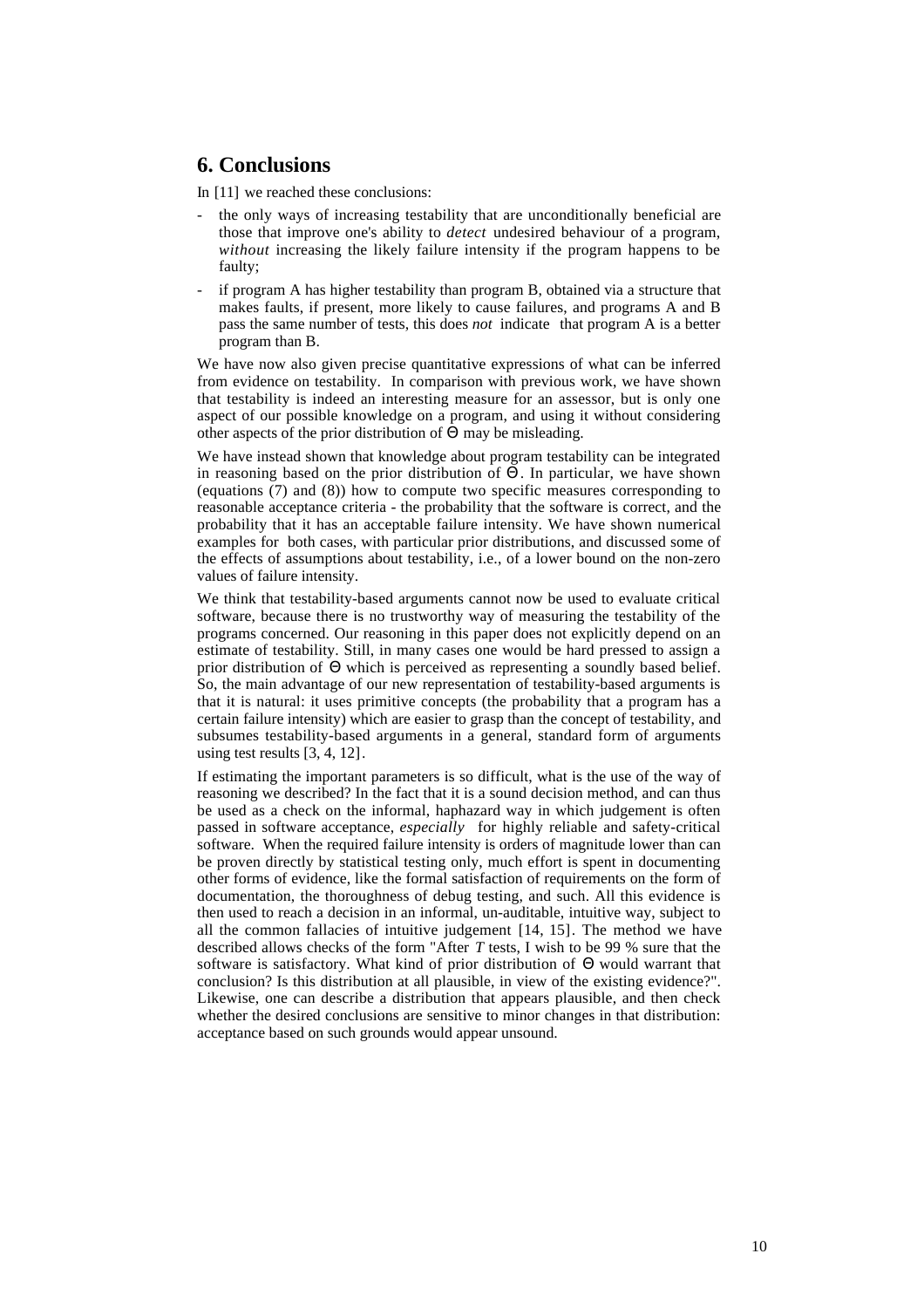In addition, this kind of reasoning may help with design and project management decisions (e.g., regarding program structure or testing regimes, respectively), because it may show how alternative options, by affecting the knowledge available about the program, would help or hinder the final assessment and acceptance of the program.

Further development of this work are under way in several directions:

- acceptance criteria based on the probability of failure per execution ("failure intensity") can easily be substituted by criteria based on the probability of failure over the operational life of the software, or other periods of operation, as in [16];
- different scenarios can be studied as to the relationship between the probability of failure in operation and the probability of test failure, to take into account factors like imperfect oracle coverage, stress testing, etc. For initial examples of these extensions, the reader is referred to [12].

#### **Acknowledgements**

The authors wish to thank Peter Bishop, whose criticism of the use of point estimates for testability prompted them to start this work. This research was funded in part by the European Commission via the "OLOS" research network (Contract CHRX-CT94-0577) and the ESPRIT Long Term Research Project 20072 "DeVa".

#### **References**

[1] Musa JD. Operational profiles in software-reliability engineering. IEEE Software 1993; March: 14-32.

[2] Parnas DL, van Schouwen AJ, Kwan SP. Evaluation of safety-critical software. Communications of the ACM 1990; 33: 636-648.

[3] Miller KW, Morell LJ, Noonan RE, et al. Estimating the probability of failure when testing reveals no failures. IEEE Transactions on Software Engineering 1992; 18: 33-43.

[4] Littlewood B, Strigini L. Validation of ultra-high dependability for softwarebased systems. Communications of the ACM 1993; 36: 69-80.

[5] Butler RW, Finelli GB. The infeasibility of experimental quantification of lifecritical software reliability. In Proc. ACM Conference on Software for Critical Systems, in ACM SIGSOFT Software Eng. Notes, Vol. 16 (5). New Orleans, Louisiana, 1991, pp 66-76.

[6] Hamlet D, Voas J. Faults on its sleeve: amplifying software reliability testing. In Proc. 1993 Int. Symposium on Software Testing and Analysis (ISSTA), in ACM SIGSOFT Software Eng. Notes, Vol. 18 (3). Cambridge, Massachusetts, U.S.A., 1993, pp 89-98.

[7] Voas JM, Miller KW. Improving the software development process using testability research. In Proc. of the Third Int. Symposium on Software Reliability Engineering. 1992, pp 114-121.

[8] Voas JM, Michael CC, Miller KW. Confidently assessing a zero probability of software failure. In Proc. SAFECOMP '93 12th International Conference on Computer Safety, Reliability and Security. Poznan-Kiekrz, Poland, 1993, pp 197- 206.

[9] Voas JM, Michael CC, Miller KW. Confidently assessing a zero probability of software failure. High Integrity Systems 1995; 1: 269-275.